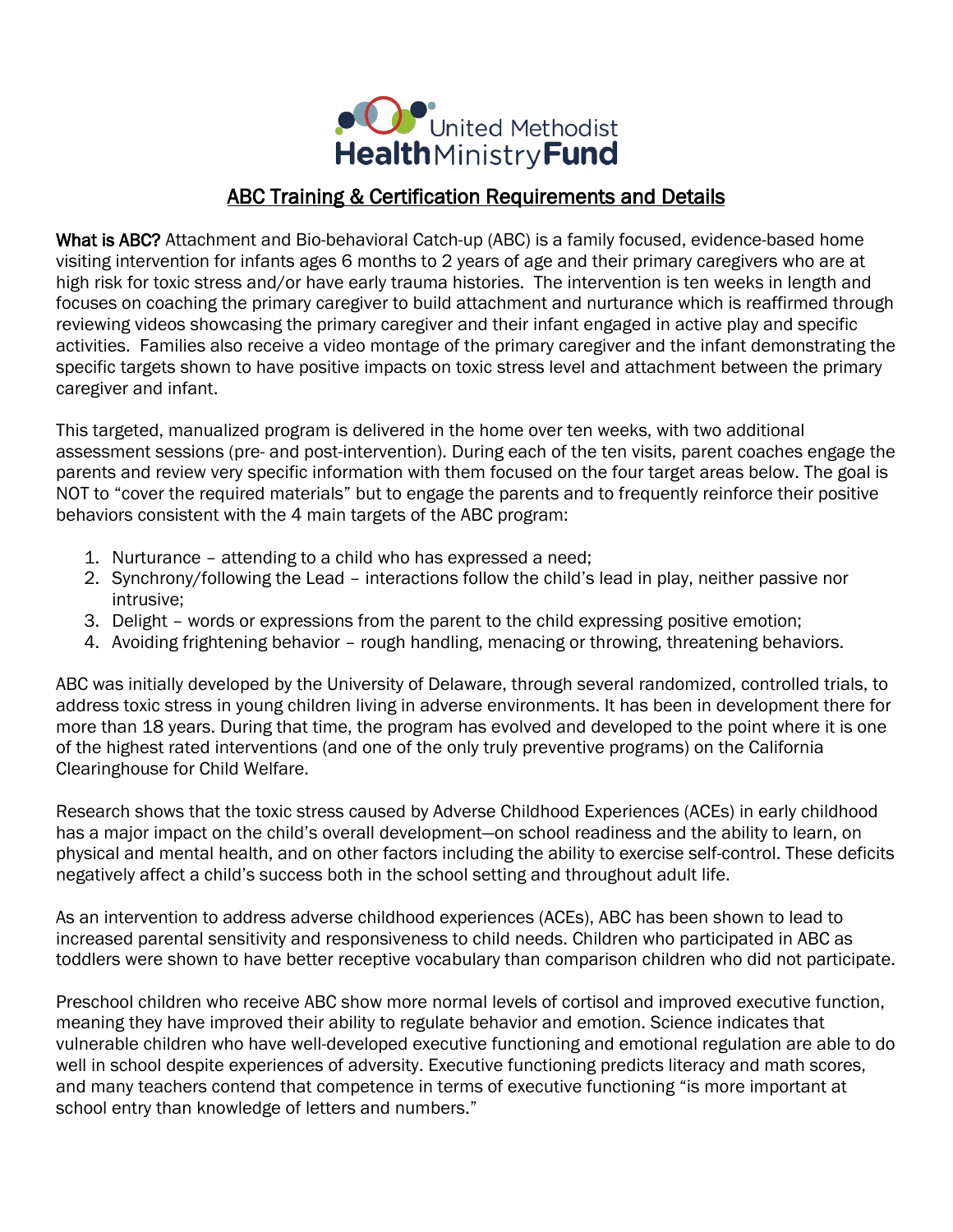About this opportunity to become ABC trained and certified: United Methodist Health Ministry Fund is offering Kansas home visitors the opportunity to become trained and rostered in the provision of Attachment and Bio-Behavioral Catch-Up (ABC).

The ABC certification is a 12-month process that includes a combination of face-to-face training and weekly supervision. It is expected that all home visitors accepted will complete three full ABC cases and participate in weekly supervision over the course of the 12 months. *Supervisors are strongly encouraged to participate in the face-to-face training component if they have not previously attended or been rostered.* 

| <b>Dates</b>       | Activities/Location                                                             |  |
|--------------------|---------------------------------------------------------------------------------|--|
| Fall 2022 (TBD)    | Applicant will schedule and complete a virtual interview with the University of |  |
|                    | Delaware (UD) ABC and receive assurance from UD that the applicant is a         |  |
|                    | good candidate for training/certification                                       |  |
| <b>Fall 2022</b>   | Virtual training with the University of Delaware                                |  |
| dates/times TBD    |                                                                                 |  |
| TBD 2022; TBD 2023 | In person and virtual UMHMF Learning Community Meetings                         |  |
| Fall 2022 (TBD) -  | Participate in weekly one hour group video supervision with certified ABC       |  |
| Fall 2023 (TBD)    | supervisors and weekly 30 minutes of video coding supervision with the          |  |
|                    | University of Delaware coding experts.                                          |  |

Dates: The training schedules are as follows:

## Agencies will be responsible for:

- *equipment needed to video record ABC sessions with families (a video camera and tripod),*
- *a computer to show the primary caregiver ABC videos and videos of the primary caregiver and the infant engaged in the therapeutic activities targeted by ABC,*
- *developmentally appropriate toys, including supplies to make instant pudding,*
- *equipment to create a video montage of the primary caregiver and their infant for the primary caregiver to keep,*
- *and equipment to participate in the video calls (a computer with a camera).*

## Application Procedures:

Those interested in becoming certified in ABC must complete and send in their application by **August 15,** 2022 (5 pm CST). Only electronic submissions will be accepted.

As the number of available slots are limited, applicants who are competent to provide services in the native languages of their clientele, who have expertise in serving diverse populations, and/or who provide multigenerational care to a large number of young children and families will receive precedence. For equally qualified applicants, applications received sooner will receive precedence. Also, only applicants who are seeking certification in ABC will be considered.

For questions or additional information about this training or the application process please contact Katie Schoenhoff at [katie@healthfund.org](mailto:katie@healthfund.org).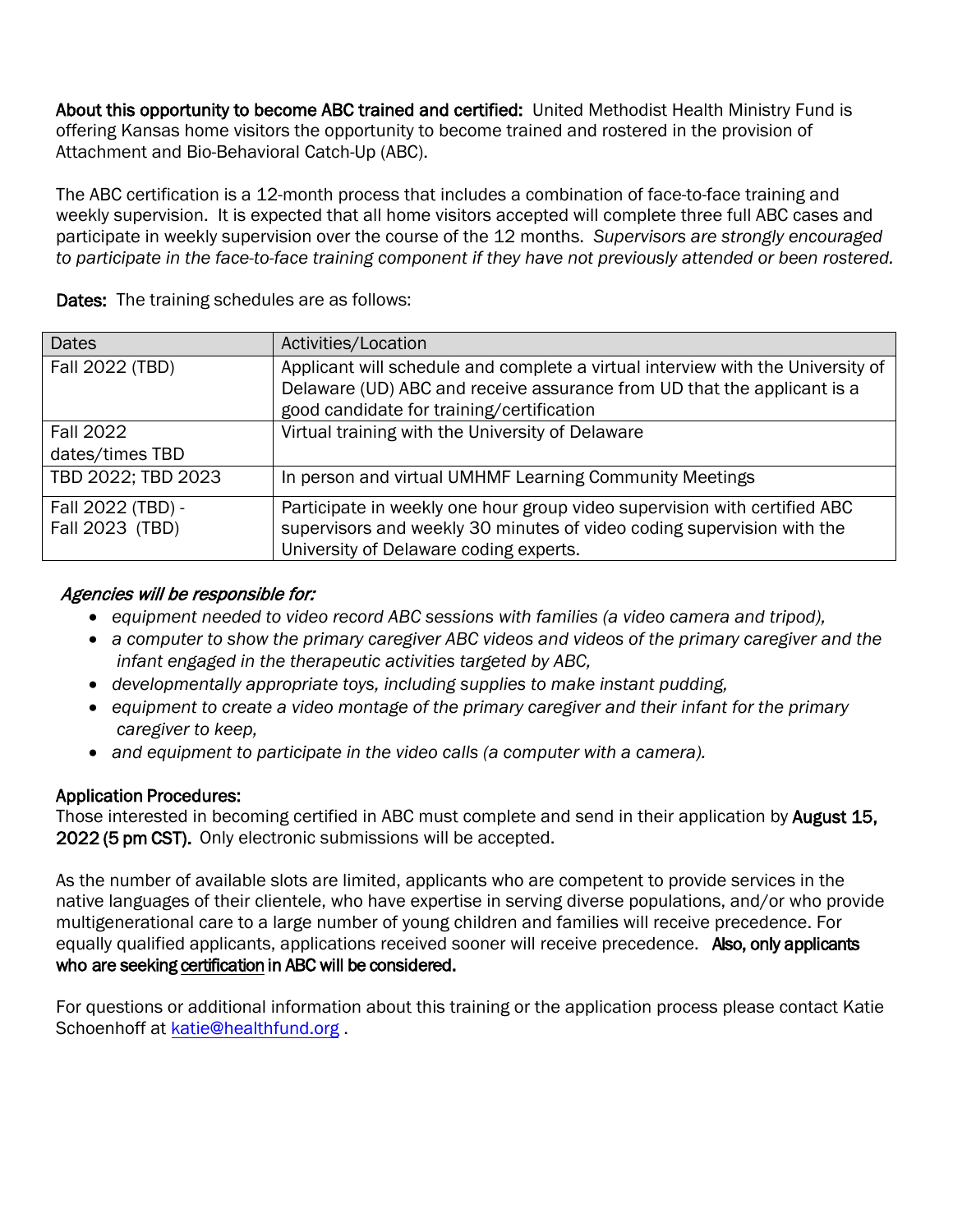

# ABC Training & Certification Application

Applicant Information: First Name:  $\vert$  Last Name:

### Agency Executive Director (agency head) certifies that:

| <b>YES</b> | NO. | <b>Requirements Statement</b>                                                                                                                                                                                                                                                                                                                                                             |  |
|------------|-----|-------------------------------------------------------------------------------------------------------------------------------------------------------------------------------------------------------------------------------------------------------------------------------------------------------------------------------------------------------------------------------------------|--|
|            |     | 1.<br>Assurance of Employee/Agency Full Participation.<br>The agency will allow time for trainee(s) to participate in onsite or virtual initial training and<br>a.<br>weekly video supervision                                                                                                                                                                                            |  |
|            |     | The agency will also secure the required reading/training materials readings for the applicant,<br>b.<br>the equipment to participate in the video consultations, and the equipment to video record the<br>ABC sessions with families.                                                                                                                                                    |  |
|            |     | The agency will also ensure timely upload of the videos weekly to the University of Delaware in<br>c.<br>order for supervision to occur.                                                                                                                                                                                                                                                  |  |
|            |     | The agency will require the ABC trainee to participate in the UMHMF Learning Community four<br>d.<br>times during the first year (two by web and two in Hutchinson)                                                                                                                                                                                                                       |  |
|            |     | 2. Assurance of Meeting Training Requirements. The agency will support the time needed for the applicant<br>and his/her supervisor to attend the ABC training (two days onsite or four half-days virtual).                                                                                                                                                                                |  |
|            |     | 3. Assurance of Employee Participation in Consultation. The agency will provide trainee(s) time to participate<br>in twice weekly video consultation/virtual meetings. Consultation is provided via video consultation and<br>requires that the trainee share video weekly with the supervisor and the coding supervisor. The trainee<br>must present their cases weekly.                 |  |
|            |     | 4. Assurance of Agency Support. The agency will provide the applicant's clinical supervisor time to fully<br>participate in this training, and to allow the ABC trainee to provide all ABC services in the family's home.                                                                                                                                                                 |  |
|            |     | 5. Assurance of Age-Appropriate Clients. Using the Household Strength and Strain Inventory, the agency will<br>identify and ensure an appropriate client pool for the ABC trainee to learn and practice the skills. (The<br>ABC trainee must graduate three cases to be certified and clients must be ages 6 months to 24 months<br>old throughout the provision of the 10 ABC sessions). |  |

#### Parent Coach Agreement to Complete Certification and Signature:

| have read the requirements for training listed in the ABC Training Announcement above. If |       |  |  |  |
|-------------------------------------------------------------------------------------------|-------|--|--|--|
| selected for ABC Training, I agree to complete the listed requirements.                   |       |  |  |  |
| Signature:                                                                                | Date: |  |  |  |

#### PROPOSAL AUTHORIZATION

| Name of Applicant's Executive Director:  |       |  |  |
|------------------------------------------|-------|--|--|
| Signature:                               | Date: |  |  |
| Name of Applicant's Clinical Supervisor: |       |  |  |
| Signature:                               | Date: |  |  |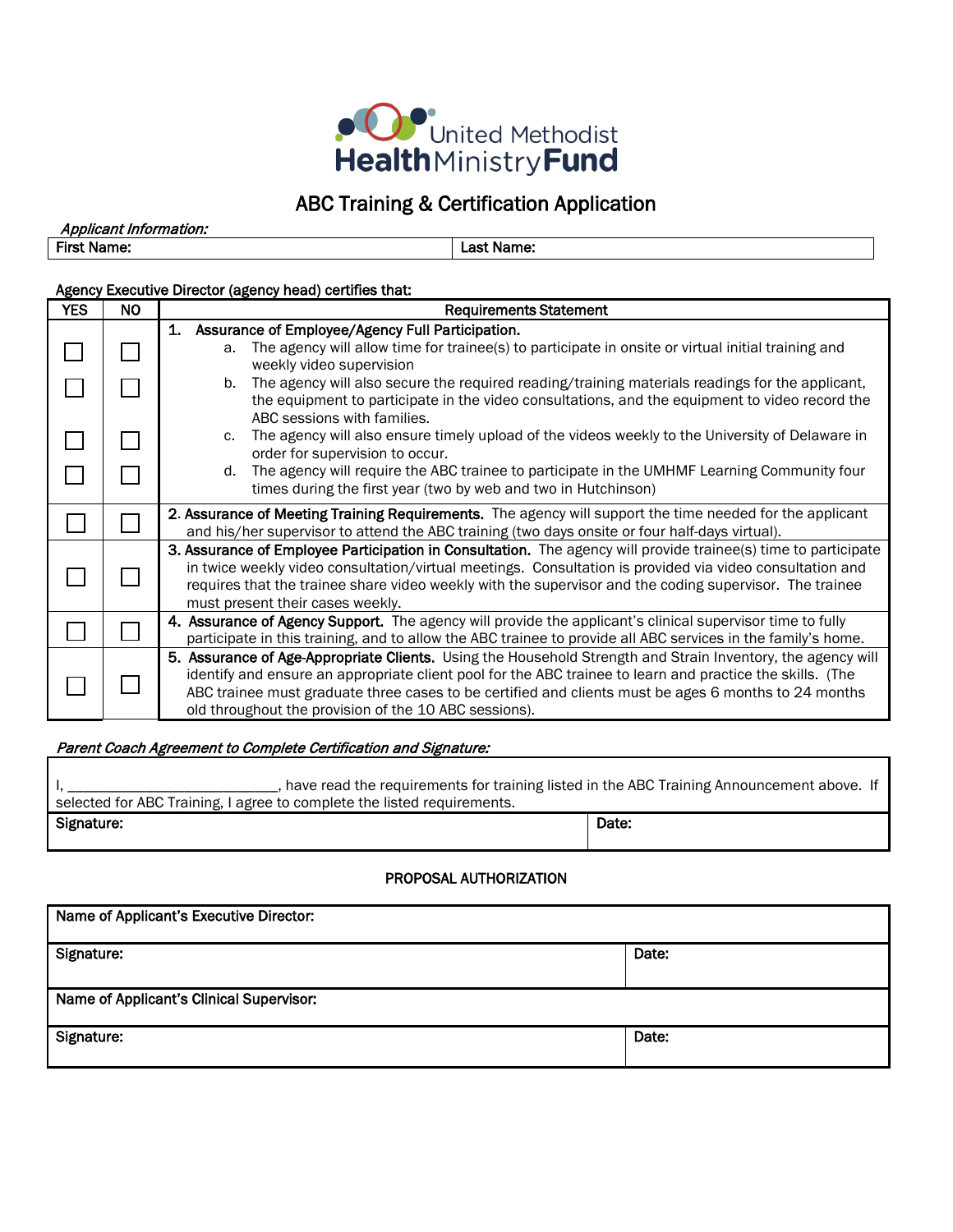#### BRIEF NARRATIVE RESPONSES

Please explain why you are interested in becoming certified in ABC. (200 words)

Please indicate the referral sources you have to serve infants ages 6 months to two years, including the region/location where you provide services, and provide a detailed explanation about how you anticipate receiving referrals and families that you anticipate serving. (200 words)

Please describe your training and experience in providing services to infants and children up to age six, parents, especially those with trauma histories. (200 words)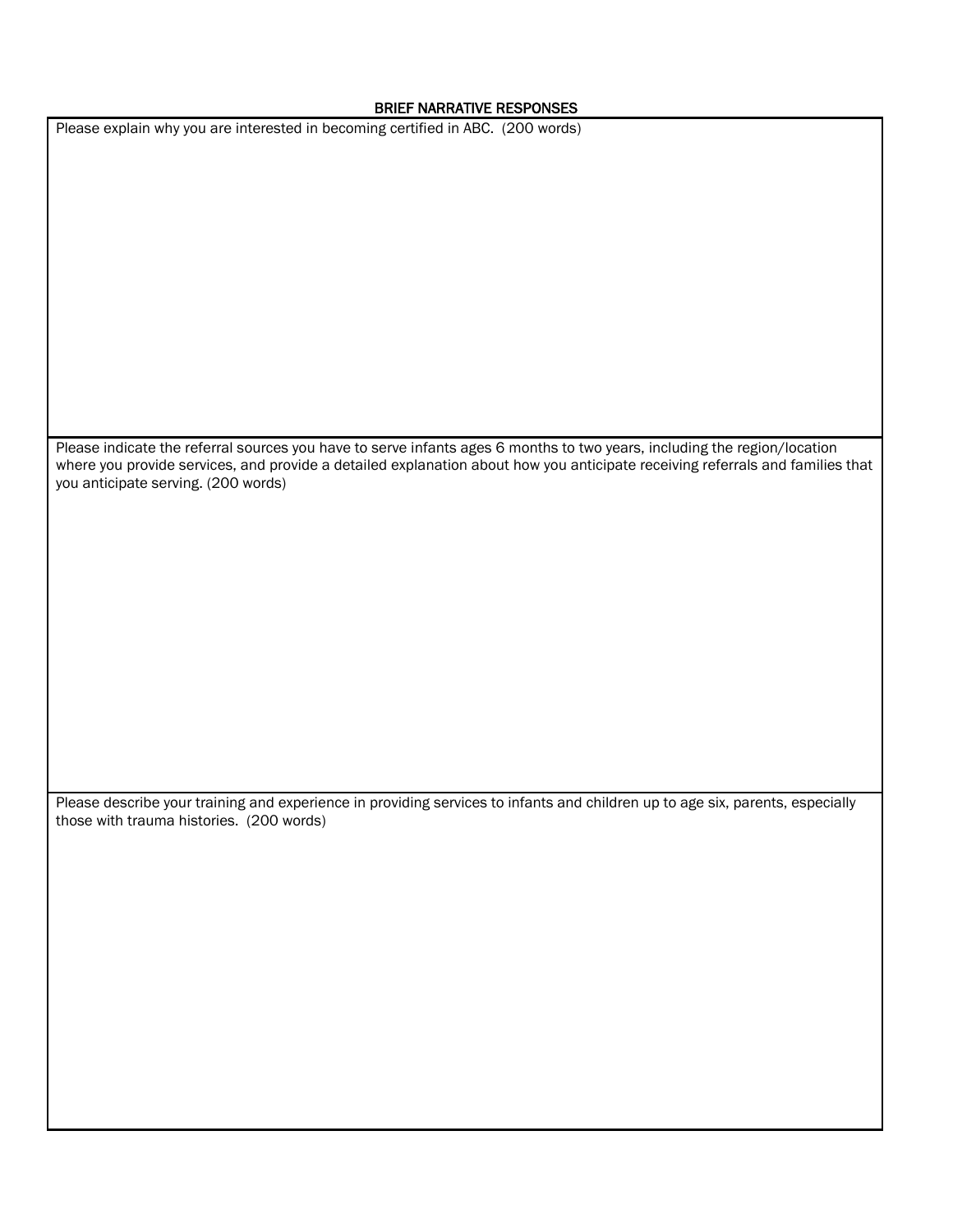Please describe your training and experience in using evidence-based practices in your current or previous work. (100 words)

Please describe how you plan to utilize ABC to serve families after you complete the certification process. (Will this be part of your overall work and used with your existing families? Will you expand your services and extend to others? Etc.) (100 words)

Briefly describe the range of diversity in the children (0-6) and families you serve and how your work reflects an awareness of cultural differences. Diversity may encompass age, gender, sexual orientation, ethnicity, race, class, country of origin, religious or spiritual beliefs, physical characteristics, motor or cognitive abilities, family constellation, or other differences for purposes of this application. (Limit 200 words)